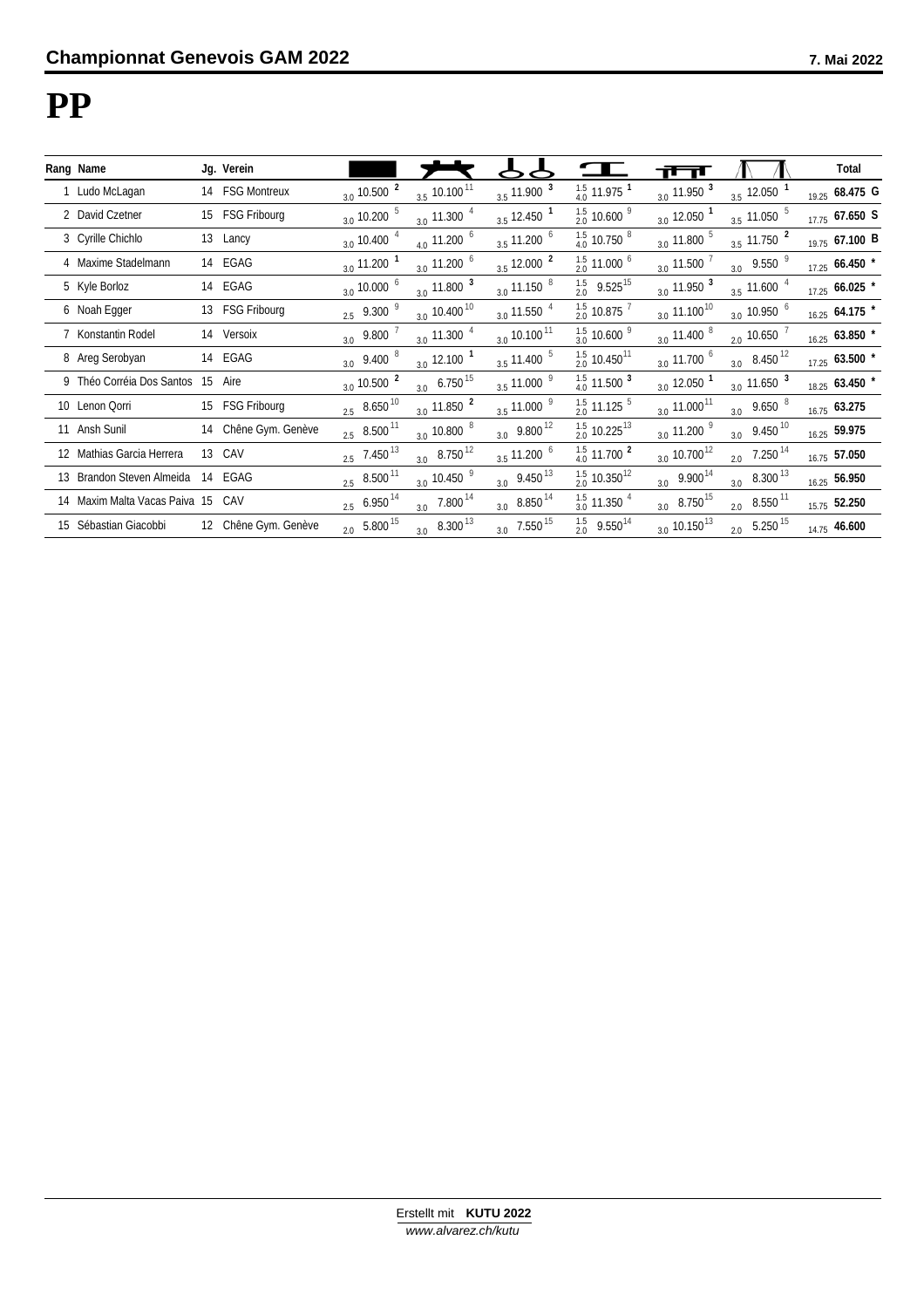### **P1**

| Rang Name                                   | Jg. Verein           |                                       |                                          |                                     |                                        | नन्त                                   |                                     | Total                            |
|---------------------------------------------|----------------------|---------------------------------------|------------------------------------------|-------------------------------------|----------------------------------------|----------------------------------------|-------------------------------------|----------------------------------|
| 1 Rémi Bruchez                              | 12 Gym Serrières     | $_{4.0}$ 12.800 $^{-1}$               | $4.0$ 12.900 $^2$                        | $_{4.0}$ 12.500 $^{-1}$             | $\frac{3.0}{5.0}$ 13.250 $^3$          | $_{4.0}$ 13.600 $^1$                   | $4.0$ 13.150 $1$                    | 24.00 78.200 G                   |
| 2 Till Hartmann                             | 12 Gym Serrières     | $\frac{4.0}{12.300}$ 3                | $\frac{3.5}{12.450}$ 3                   | $\frac{4.0}{12.100}$ 2              | $\frac{3.0}{5.0}$ 13.700 <sup>1</sup>  | $3.5$ 12.800 $^3$                      | $\frac{3.5}{12.650}$ 2              | <sub>22.50</sub> 76.000 S        |
| 3 Thomas Teixeira Minhoto 12 Aire           |                      | $\frac{4.0}{4.0}$ 12.550 $^2$         | $\underline{4.8}$ 12.150 $^5$            | $\frac{4.0}{1.400}$ 11.400 $^3$     | $\frac{3.0}{5.0}$ 12.950 $^4$          | $\frac{4.0}{13.500}$ 2                 | $\frac{3.5}{1.950}$ 11.950 $^5$     | 24.30 74.500 B                   |
| 4 Livio Reo                                 | 12 Gym Serrières     | $4.0$ 11.950 $^{4}$                   | $\frac{4.0}{4.0}$ 12.950 $^1$            | $\frac{3.5}{1.300}$ $^{4}$          | $\frac{3.0}{5.0}$ 13.600 $^2$          | $3.5$ 12.400 $^{4}$                    | $3.5$ 11.500 $^6$                   | 22.50 73.700 *                   |
| 5 Léon Tittel                               | 13 Lancy             | $\frac{3.5}{1.650}$ 5                 | $\frac{3.0}{10}$ 11.000 <sup>14</sup>    | $\frac{4.0}{11.100}$ 5              | $\frac{3.0}{4.0}$ 11.900 <sup>12</sup> | $\frac{2.5}{2.5}$ 11.400 $\frac{9}{5}$ | $3.5$ 12.000 $^{4}$                 | $_{\rm 20.00}$ 69.050 $^{\star}$ |
| 6 Jonas Huguelet                            | 11 Gym Serrières     | $_{4.0}$ 10.600 $^{12}$               | $\frac{3.0}{ }$ 12.150 $\frac{5}{ }$     | $_{3.0}$ 10.700 $^7$                | $\frac{3.0}{4.0}$ 12.300 $^7$          | $3.0$ 11.850 $^5$                      | $_{3.0}$ 10.900 $^{11}$             | 19.50 68.500 *                   |
| 7 Torin McLagan                             | 12 FSG Montreux      | $_{3.0}$ 10.750 $^{11}$               | $\frac{3.0}{11.050}$ 13                  | $3.5$ 10.900 $^6$                   | $\frac{5.0}{3.0}$ 12.800 $^5$          | $3.0$ 11.750 $^7$                      | $3.0$ 11.150 $8$                    | 19.50 68.400 *                   |
| 8 Hayden Alvarado Millares 13 Gym Serrières |                      | $_{3.0}$ 10.600 $^{12}$               | $\frac{3.0}{ }$ 11.550 $\frac{9}{ }$     | $_{3.0}$ 10.000 $^{12}$             | $\frac{3.0}{4.0}$ 12.250 $^9$          | $3.0$ 11.800 $^6$                      | $\frac{3.0}{10.750}$ 12             | $18.50$ 66.950 *                 |
| 9 Aris Constantacopoulos                    | 14 Lancy             | $3.5$ 10.850 $^7$                     | $\frac{3.0}{1.400}$ <sup>10</sup>        | $\frac{3.5}{10.200}$ 10             | $\frac{3.0}{4.0}$ 12.000 <sup>11</sup> | $\frac{2.5}{1.200}$ <sup>11</sup>      | $\frac{3.0}{ }$ 11.150 $8$          | 19.00 66.800 *                   |
| 10 Hugo Veuve                               | 11 Gym Serrières     | $3.0 \quad 9.750^{19}$                | $\frac{3.0}{1.750}$ 11.750 $^7$          | $_{3.0}$ 10.200 $^{10}$             | $\frac{3.0}{4.0}$ 12.250 $^9$          | $\frac{2.0}{2}$ 10.200 <sup>14</sup>   | $\frac{3.5}{12.200}$ 3              | 18.00 66.350 *                   |
| 11 Artiom Vorobyev                          | 12 Chêne Gym. Genève | $3.5$ 10.800 $9$                      | $\frac{3.5}{1.200}$ 11.200 <sup>12</sup> | $\frac{3.5}{10.500}$ 8              | $\frac{3.0}{5.0}$ 12.600 $^6$          | $\frac{2.5}{10.400}$ <sup>13</sup>     | $\frac{3.5}{10.400}$ 15             | $_{\rm 20.50}$ 65.900 $^{\star}$ |
| 12 Valentin Ernst                           | 11 FSG Montreux      | $3.0 \quad 9.650^{20}$                | $4.0$ 12.300 $^{4}$                      | $\frac{3.0}{1}$ 9.900 <sup>13</sup> | $\frac{4.0}{3.0}$ 11.750 <sup>14</sup> | $\frac{3.0}{ }$ 11.400 $\frac{9}{ }$   | $\frac{3.0}{10.550}$ 13             | $19.50$ 65.550 $*$               |
| 13 Calvin Mischler                          | 13 GASF              | $2.0\quad 8.900^{23}$                 | $\frac{3.0}{1.700}$ 11.700 $8$           | $3.0$ 10.400 $9$                    | $\frac{3.0}{3.0}$ 11.450 <sup>18</sup> | $2.5$ 11.500 $8$                       | $\frac{3.0}{ }$ 11.300 $^7$         | $16.50$ 65.250 $*$               |
| 14 Valentin Zürcher                         | 14 EGAG              | $3.0$ 11.300 $^6$                     | $\frac{3.0}{ }$ 7.750 <sup>19</sup>      | $\frac{3.0}{ }$ 9.400 <sup>15</sup> | $\frac{3.0}{3.0}$ 10.900 <sup>23</sup> | $_{2.0}$ 10.500 <sup>12</sup>          | $\frac{3.0}{ }$ 11.150 $8$          | 17.00 61.000 *                   |
| 15 Matías Villar                            | 11 CAV               | $2.5$ 9.200 <sup>22</sup>             | $\frac{3.5}{10.850}$ 15                  | $\frac{3.5}{ }$ 9.400 <sup>15</sup> | $\frac{3.0}{5.0}$ 12.300 $^7$          | $2.5$ 9.800 <sup>16</sup>              | $\frac{3.0}{ }$ 9.200 <sup>22</sup> | 19.00 60.750                     |
| 16 Emilien Kilchoer                         | 10 FSG Fribourg      | $_{3.0}$ 10.500 $^{14}$               | $\frac{3.0}{1.300}$ 11.300 <sup>11</sup> | $2.5$ 8.200 <sup>22</sup>           | $\frac{3.0}{3.0}$ 11.700 <sup>15</sup> | $2.0$ 9.150 <sup>22</sup>              | $\frac{3.0}{ }$ 9.600 <sup>19</sup> | 16.50 60.450                     |
| 17 Kélyan Vallon                            | 11 FSG Fribourg      | $_{3.0}$ 10.400 $^{16}$               | $\frac{3.0}{ }$ 10.600 <sup>16</sup>     | $\frac{3.0}{ }$ 8.500 <sup>19</sup> | $\frac{3.0}{3.0}$ 11.400 <sup>20</sup> | $\frac{2.0}{2}$ 9.800 <sup>16</sup>    | $\frac{3.0}{ }$ 9.700 <sup>18</sup> | 17.00 60.400                     |
| 18 Ethan Alvarez                            | 13 EGAG              | $\frac{2.5}{2.5}$ 9.650 <sup>20</sup> | $\frac{3.0}{ }$ 9.600 <sup>17</sup>      | $\frac{3.0}{ }$ 9.300 <sup>17</sup> | $\frac{3.0}{3.0}$ 11.550 <sup>17</sup> | $9.600^{19}$<br>1.5                    | $\frac{3.0}{ }$ 9.350 <sup>21</sup> | 16.00 59.050                     |
| 19 Bojan Bajic                              | 13 EGAG              | $\frac{3.0}{10.800}$ <sup>9</sup>     | $\frac{3.0}{3.0}$ 8.650 <sup>18</sup>    | $\frac{3.0}{}$ 9.000 <sup>18</sup>  | $\frac{3.0}{3.0}$ 11.200 <sup>21</sup> | $1.5$ 9.300 <sup>21</sup>              | $\frac{3.0}{ }$ 9.500 <sup>20</sup> | 16.50 58.450                     |
| 20 Lucas Membrez                            | 13 Gym Serrières     | $\frac{2.0}{2.0}$ 7.850 <sup>24</sup> | $\frac{2.5}{2.5}$ 7.000 <sup>21</sup>    | $\frac{3.0}{ }$ 9.600 <sup>14</sup> | $\frac{3.0}{3.0}$ 10.450 <sup>24</sup> | $\frac{2.0}{2}$ 10.100 <sup>15</sup>   | $\frac{3.0}{ }$ 9.800 <sup>17</sup> | 15.50 54.800                     |
| 21 Jamil Selmi                              | 12 EGAG              | $_{3.0}$ 10.350 $^{17}$               | $\frac{3.0}{ }$ 4.350 <sup>24</sup>      | $3.0\, 8.000^{23}$                  | $\frac{3.0}{3.0}$ 11.600 <sup>16</sup> | $2.0\quad 9.700^{18}$                  | $\frac{3.0}{10.500}$ 14             | 17.00 54.500                     |
| 22 Seth James Rances                        | 12 EGAG              | $_{3.0}$ 10.850 $^7$                  | $5.200^{22}$<br>3.0                      | $3.0\quad 8.400^{20}$               | $\frac{3.0}{3.0}$ 11.450 <sup>18</sup> | $9.600^{19}$<br>2.0                    | $3.0\quad 8.600^{24}$               | 17.00 54.100                     |
| 23 Timofey Hapeyev                          | 13 EGAG              | $\frac{3.0}{10.200}$ <sup>18</sup>    | $7.050^{20}$<br>3.0                      | $3.0\quad 6.800^{24}$               | $\frac{3.0}{3.0}$ 11.850 <sup>13</sup> | $1.5 \quad 8.850^{23}$                 | $2.5$ 8.800 $^{23}$                 | 16.00 53.550                     |
| 24 Dario Sopta                              | 13 EGAG              | $3.010.450$ <sup>15</sup>             | $4.500^{23}$<br>3.0                      | $3.0$ 8.400 <sup>20</sup>           | $\frac{3.0}{3.0}$ 11.000 <sup>22</sup> | $1.5 \quad 8.800^{24}$                 | $3.0$ 10.150 $^{16}$                | 16.50 53.300                     |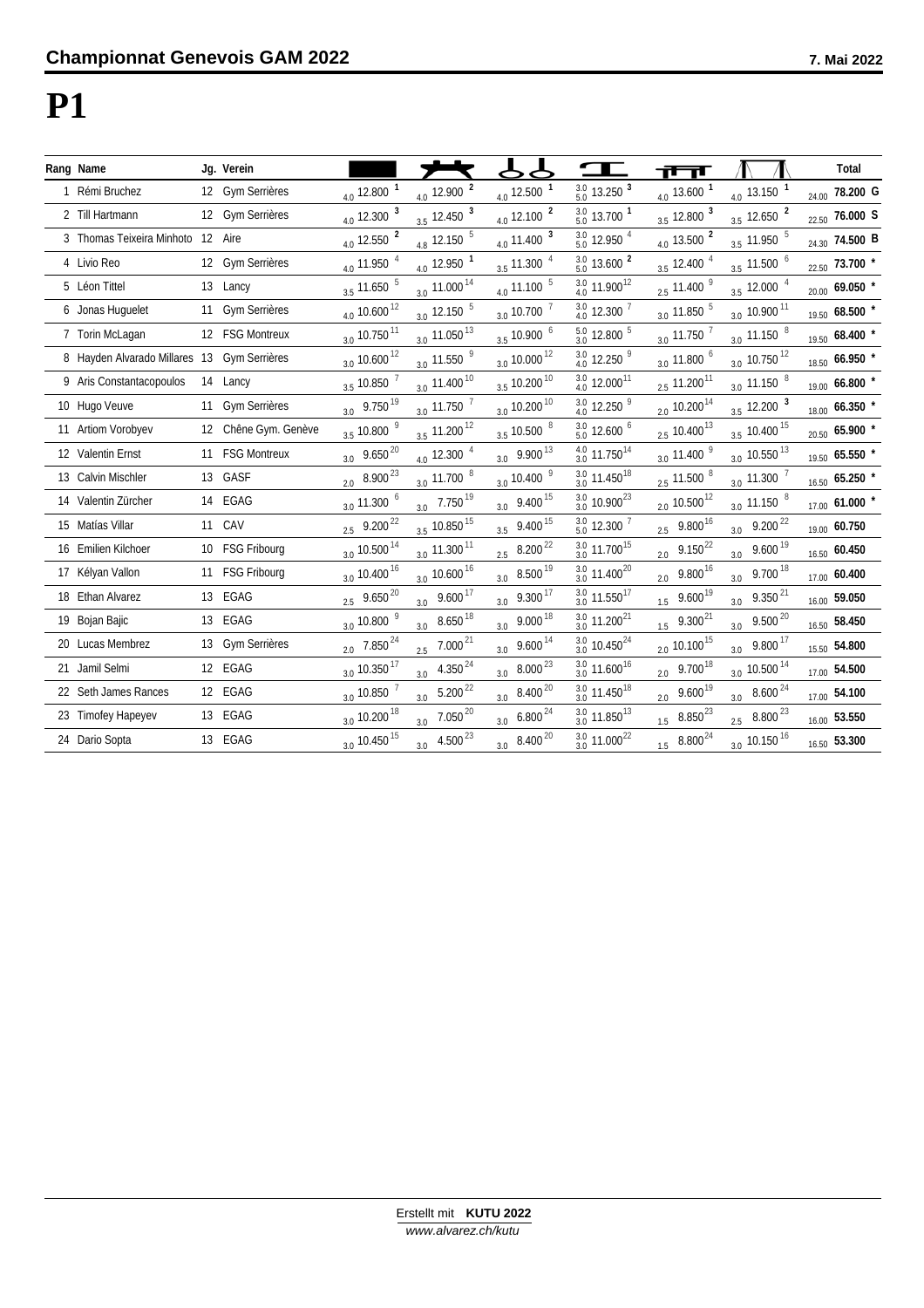#### **P2**

| Rang Name              |    | Jg. Verein          |     |                               |                                       |                           |                                        |                          |                                          | Total                        |
|------------------------|----|---------------------|-----|-------------------------------|---------------------------------------|---------------------------|----------------------------------------|--------------------------|------------------------------------------|------------------------------|
| 1 Tom Giauque          |    | 11 Lancy            |     | $4.5$ 12.550 $^1$             | $4.0$ 12.050 $^5$                     | $3.5$ 11.300 <sup>1</sup> | $\frac{3.5}{3.5}$ 12.350 $8$           | $3.011.550$ <sup>5</sup> | $\frac{3.0}{1.250}$ 11.250 $\frac{3}{1}$ | 21.50 71.050 G               |
| 2 Diego Gutiérrez Rios |    | 08 Aire             |     | $2.5\quad9.200\ ^4$           | $4.4$ 13.500 $^1$                     | $_{3.0}$ 10.900 $^3$      | $\frac{3.5}{3.5}$ 12.200 <sup>11</sup> | $_{4.0}$ 12.850 $^1$     | $3.5$ 11.850 $^2$                        | $_{20.90}$ 70.500 S          |
| 3 Kiyan Bellaïde       | 08 | Versoix             |     | $3.5$ 10.800 $^2$             | $3.5$ 12.850 $^2$                     | $_{3.0}$ 11.000 $^2$      | $\frac{3.5}{3.5}$ 13.050 <sup>1</sup>  | $3.5$ 11.650 $^{4}$      | $3.0$ 11.000 $^6$                        | $_{20.00}$ 70.350 B          |
| 4 Benjamin Zürcher     |    | 11 EGAG             |     | $3.5$ 10.000 $3$              | $3.5$ 12.000 $^7$                     | $_{3.0}$ 10.400 $^5$      | $\frac{3.5}{3.5}$ 12.650 $^4$          | $3.0$ 10.850 $^{7}$      | $3.3 \, 11.050$ $^5$                     | $_{19.80}$ 66.950 $^{\star}$ |
| 5 Sebastien Martinez   |    | 10 GASF             |     | $1.5$ 7.050 $^5$              | $3.0$ 12.050 $^5$                     | $3.0$ 10.700 $^4$         | $\frac{3.5}{3.5}$ 12.400 $^7$          | $3.5$ 11.950 $^2$        | $3.5$ 12.250 $^1$                        | $_{18.00}$ 66.400 $^{\star}$ |
| 6 Elouan Von Büren     |    | 10 Gym Serrières    |     | $1.5\ 6.950\ ^{6}$            | $3.0$ 12.250 $^4$                     | $3.0$ 9.300 $^7$          | $\frac{3.5}{3.5}$ 12.650 $^4$          | $3.0$ 10.950 $^6$        | $3.0$ 11.250 $3$                         | $17.00$ 63.350 $*$           |
| 7 Raffaele Guillaume   |    | 09 FSG Fribourg     |     | $1.0\, 6.250$ <sup>7</sup>    | $3.0$ 11.950 $8$                      | $3.0\quad9.500\ ^6$       | $\frac{3.5}{3.5}$ 12.750 <sup>2</sup>  | $_{3.0}$ 10.500 $^8$     | $_{2.5}$ 10.100 $^8$                     | $_{16.00}$ 61.050 $^{\star}$ |
| 8 Zen De Guzman        |    | 11 EGAG             |     | $0.1\quad 6.000\quad 8$       | $3.5$ 12.500 $^3$                     | $1.5$ 7.600 $^{10}$       | $\frac{3.5}{3.5}$ 12.700 $^3$          | $2.5 \quad 9.950^{10}$   | $_{2.5}$ 10.500 $^7$                     | $_{13.60}$ 59.250 $^{\star}$ |
| 9 Nolan Bajic          |    | 10 EGAG             |     | $0.5 \quad 4.900^{12}$        | $3.0$ 11.700 $9$                      | $3.0\quad9.100\ ^{8}$     | $\frac{3.5}{3.5}$ 12.250 <sup>10</sup> | $\frac{3.0}{11.700}$ 3   | $3.0\quad 9.050$ <sup>9</sup>            | 16.00 58.700                 |
| 10 Vincent Plancherel  | 08 | <b>FSG Fribourg</b> |     | $1.5\quad 5.250^{11}$         | $_{3.0}$ 10.600 $^{10}$               | $2.5\quad 8.100 \quad ^9$ | $\frac{3.5}{3.5}$ 12.450 $^6$          | $_{3.0}$ 10.050 $^{9}$   | $7.050$ <sup>12</sup><br>2.5             | 16.00 53.500                 |
| 11 Alexandre Morand    | 09 | <b>FSG Fribourg</b> | 0.1 | $5.500^{10}$                  | $\frac{2.5}{2.5}$ 7.700 <sup>12</sup> | $2.5\quad 6.900^{11}$     | $\frac{3.5}{3.5}$ 12.350 $^8$          | $2.5 \quad 9.350^{11}$   | $2.5\quad 8.800^{10}$                    | <sub>13.60</sub> 50.600      |
| 12 Ralf Paparisto      | 11 | EGAG                |     | $0.1\quad 5.950$ <sup>9</sup> | $3.0\quad 9.400^{11}$                 | $2.5\quad 5.400^{12}$     | $\frac{3.5}{3.5}$ 12.000 <sup>12</sup> | $2.0\quad 8.850^{12}$    | $2.5 \quad 8.500^{11}$                   | 13.60 50.100                 |

## **P3**

| Rang Name           | Jg. Verein          |                                              |                                                      |                                                                       | Total             |
|---------------------|---------------------|----------------------------------------------|------------------------------------------------------|-----------------------------------------------------------------------|-------------------|
| Hiroaki Hata        | 10 EGAG             | 12.800<br>$_{5.0}$ 12.650                    | $\frac{4.0}{3.5}$ 12.150 <sup>1</sup><br>$45$ 12.900 | $45$ 13.700 $'$<br>$40^{12.050}$                                      | 76.250 G<br>27.35 |
| 2 Ali Parviz Habibi | <b>FSG Fribourg</b> | 4.650 $^{\prime}$<br>5.600<br>1 <sub>0</sub> | $\frac{1.0}{1.0}$ 9.850 $^2$<br>$3.0\quad 8.800$     | $9.200$ $^2$<br>1 <sub>0</sub><br>10                                  | 46.350 S<br>7 1 0 |
| 3 Diego Pacchiani   | 08 EGAG             | 4.650 $^{\prime}$<br>5.650<br>0.5            | $\frac{1.0}{1.0}$ 9.550 $^3$<br>$10^{5.900}$ 3       | $5.650$ <sup>3</sup><br>$7.400$ <sup>3</sup><br>0 <sub>1</sub><br>0.5 | $4.60$ 38.800 B   |